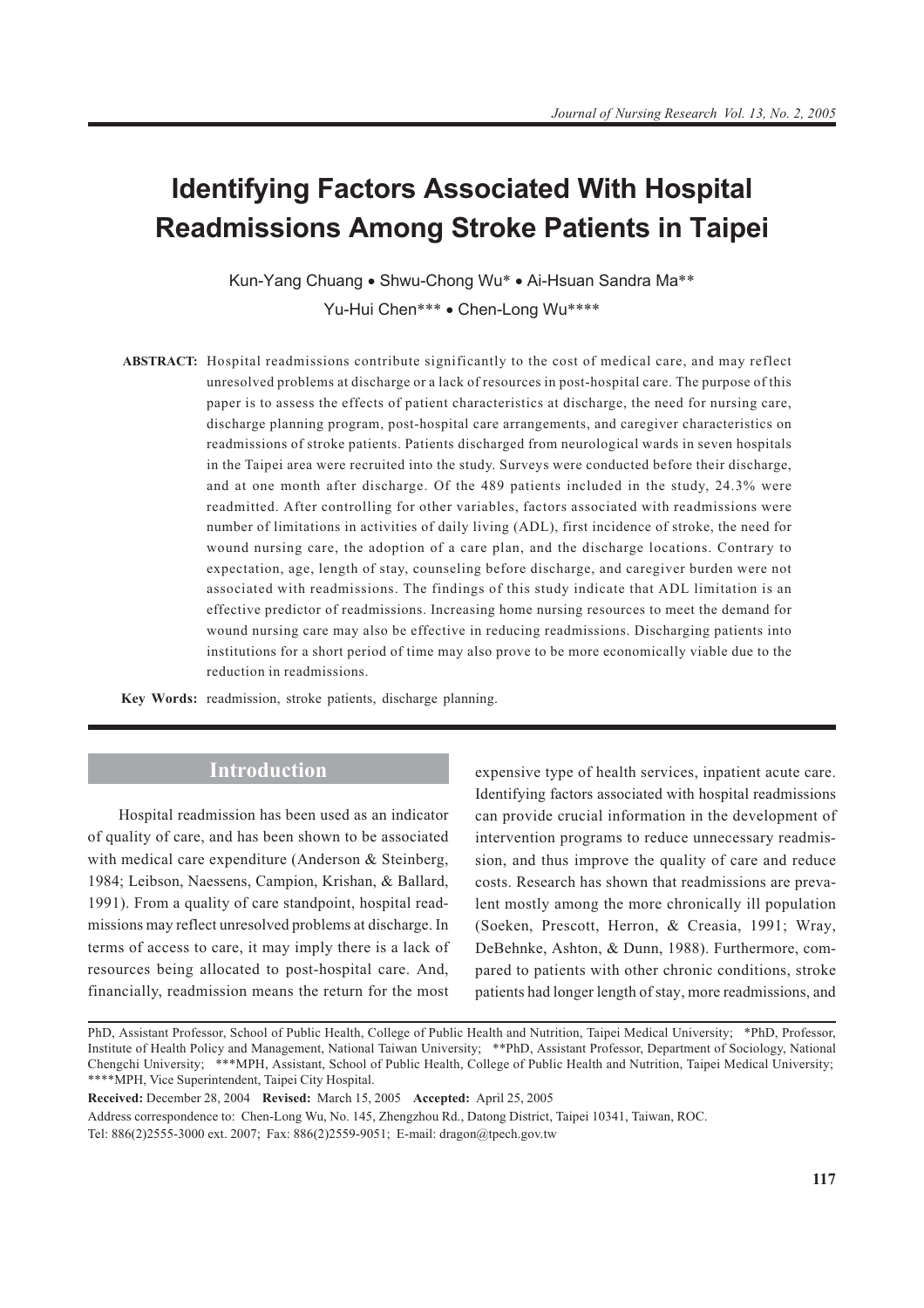higher medical expenditure (Wolinsky, Gurney, Wan, & Bentley, 1998). Similar results were observed in Taiwan where stroke patients had longer lengths of stay and higher medical expenditure than patients with other chronic conditions (Department of Health, Executive Yuan, 2004a). How to reduce readmissions and medical care expenditure has become a major concern, as the number of stroke patients increases in Taiwan (Department of Health, Executive Yuan, 2003, 2004b). Thus, the purpose of this research is to investigate factors that may be associated with hospital readmissions among stroke patients within 30 days after discharge, and to propose approaches to reduce readmissions.

Depending on patient characteristics and the length of follow-up, the rate of readmissions varied widely. Previous epidemiologic studies of stroke survivors estimated the readmission rate to be between 20% and 27% within one year after the initial stroke (Sloan, Taylor, & Picone, 1999; Thorngren, Westling, & Norrving, 1990). Camberg et al. (1997) studied repeated hospitalization of stroke patients 65 years or older discharged from Veteran Health Administration Hospitals and reported readmission rates of 16.6% at one month after hospital discharge. In general, the readmission rates at six months ranged from 23.0% to 43.8% (Andersen et al., 2000; Camberg et al., 1997; Ottenbacher et al., 2001). At 12 months, they ranged from 32.5% to 58.8% (Berg & Intrator, 1999; Bohannon & Lee, 2003; Camberg et al., 1997; Claesson, Gosman-Hedstrom, Fagerberg, & Blomstrand, 2003).

Studies focused on identifying factors associated with hospital readmissions are many, but only few studies have focused on stroke patients. Past studies have identified demographic, social, and health related factors such age, widowhood, social support, life satisfaction, severity of illness, co-morbidity, depression, and caregiver burden as potential predictors of hospital readmissions (Hoskins, Walton-Moss, Clark, Schroeder, & Thiel, Sr., 1999; Krumholz et al., 1997; Levine et al., 1996; Lotus Shyu, Chen, & Lee, 2004; Nikolaus, Specht-Leible, Kruse, Oster, & Schlierf, 1992; Rich et al., 1995; Schwarz, 2000; Schwarz & Elman, 2003). However, most of the studies have been carried out among the general population or among heart patients exclusively.

Among stroke patients, worse physical function at discharge has been consistently associated with increased readmission rates (Bohannon & Lee, 2004; Ottenbacher et al., 2001). Patients with worse physical functions tended to have more severe cases of stroke, demand more care, and thus, be more likely to be readmitted when post-hospital care resources were insufficient. The relationship between length of stay and readmissions, on the other hand, has been inconclusive. While Bohannon and Lee (2003) found shorter length of stay to be associated with readmissions among stroke patients, Westert, Lagoe, Keskimaki, Leyland, and Murphy (2002) did not find such a relationship and concluded that hospital readmissions were not produced by premature discharge in the study population.

The implementation of discharge planning in hospitals can also be a significant factor in reducing readmission. In a recent study, Dai, Chang, Hsieh, and Tai (2003) have found that stroke patients included in the discharge planning program were less likely to be readmitted, although the difference was not statistically significant. Nevertheless, the potential of discharge planning in reducing readmissions has been documented in other research (Naylor et al., 1999). Follow-up home visit after hospital discharge is also associated with reduced readmissions. Anderson et al. (2000) randomly assigned patients to different follow-up programs with primary care physicians or therapists, and found that patients in the experimental groups were less likely to be readmitted than those in the control group. The authors speculated that the visits with physicians and therapists were able to detect health problems earlier and prevent readmissions. Another study focused on heart patients, however, found follow-up visits ineffective in reducing hospital readmissions (Kwok et al., 2004).

Studies have identified an association between the use of institutions and readmissions, (Camberg et al., 1997; Corrigan & Martin, 1992; Lockery, Dunkle, Kart, & Coulton, 1994; Naylor et al., 1999). But the findings have been inconclusive. Furthermore, none of these studies was able to identify the underlying causes associated with the effects of institutionalization on reduced hospitalization. Did reduced readmissions represent better care or unmet needs in inpatient care among those in institutions? Past studies mainly attributed the difference in readmission rates to disparity in patient characteristics.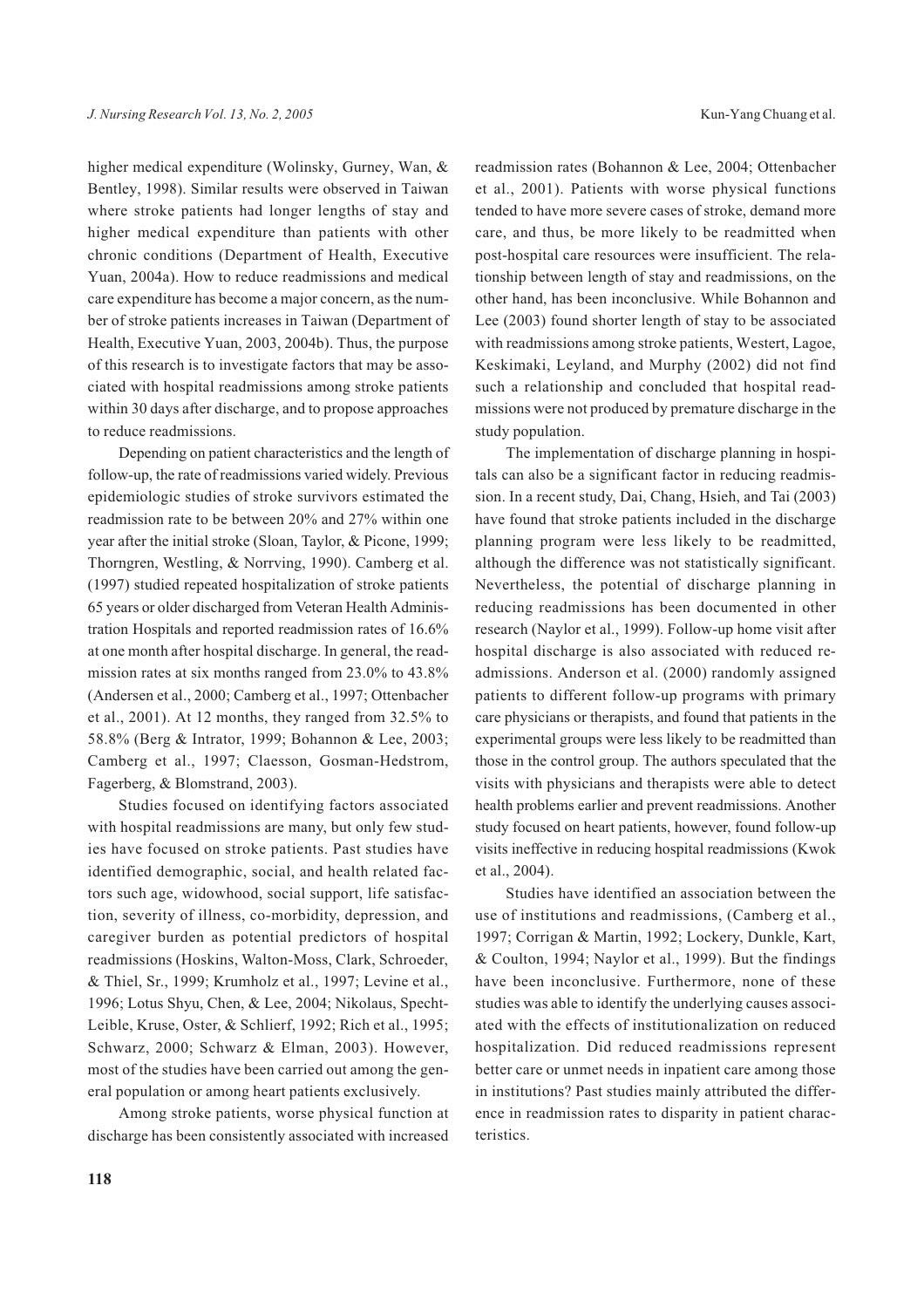Studies identifying variables that may influence readmissions rates among stroke patients have mainly focused on the effects on readmissions of patient demographic characteristics, physical function, discharge planning, and discharge location. Little information is available about the association between readmissions and the need for nursing care or caregiver characteristics. Thus, this study attempts to provide a broader perspective on readmission of stroke patients by including variables such as the need for nursing care, caregiver characteristics, and caregiver burdens as predictor variables, in addition to other already known predictors.

## **Methods**

This research used a longitudinal study design. Information was collected through face-to-face interviews while the patients were in the hospital and through telephone interviews at one month after their hospital discharge. Stroke patients were recruited from neurology wards at seven hospitals in the Taipei area from July 1999 to June 2000. Among the hospitals, one was a medical center, five were municipal hospitals, and one was a private hospital. Patients were eligible to participate in this study if diagnosed with stroke based on the International Classification of Disease, ICD-9-CM, codes 430-434, and 436-438.

A total of eight interviewers were recruited to assist with data collection. Prior to actual data collection, the interviewers participated in a one-day workshop, consisting of basic training in survey research and interview techniques, and a practice session. Systematic screening of stroke patients was performed by the trained interviewers from the hospital admissions and neurology ward registries twice a week. The interviewers would visit the stroke patients prior to their discharge and conduct in-hospital face-to-face interviews. The in-hospital interview was arranged for a time close to the day of their discharge, so that the collected information would be representative of the patient's condition at discharge.

Formal approvals of the study were obtained from each of the participating hospitals. Patients and their families who expressed interest were given a written statement describing the purpose of the study, the right to withdraw from the study at any time, and the right to refuse to answer questions. Contact information of the principle investigator was also listed in the statement. Oral instead of written consent was obtained from each participant before interviews. When patients were cognitively impaired, oral consent was obtained from the next of kin. In situations where a patient was unable to respond to the questionnaire, the available caregiver was selected as the proxy respondent, with the consent of the stroke patient or the next of kin.

Only stroke patients who had reported functional limitations in any activity of daily living or any instrumental activity of daily living in the in-hospital interviews were included in the follow-up telephone surveys. These activities included eating, dressing, bathing, transferring, toileting, walking indoors, preparing food, doing light housework, doing laundry, walking outdoors, grocery shopping, personal finances, taking medication, and making telephone calls. A patient was defined as having functional limitations if he or she was not able to perform the activity free of assistance. At exactly one month after their discharge, interviewers would attempt to make telephone contact with the patient or the primary caregiver. If they could not be reached at the first attempt, the interviewers would try to call again on another day. A maximum of three attempts would be made. When the patients could not be interviewed for health reasons, a primary caregiver was selected and asked to provide proxy responses. Oral consent was obtained for each of the follow-up telephone surveys.

A total of 714 patients completed the in-hospital interviews. At time of discharge, 147 patients had recovered all physical functions, and were excluded from the one-month follow-up survey. Before the one-month follow-up, 30 patients had deceased, and were excluded due to incomplete data. Another 48 patients discontinued their participation in this study. Thus, the final number in the analysis was 489.

#### **Measurements**

Independent variables included socio-demographic characteristics of the patient, stroke severity, nursing care needs, discharge planning variables, and caregiver characteristics. Socio-demographic characteristics included age, sex, ethnicity, years of education, and monthly fam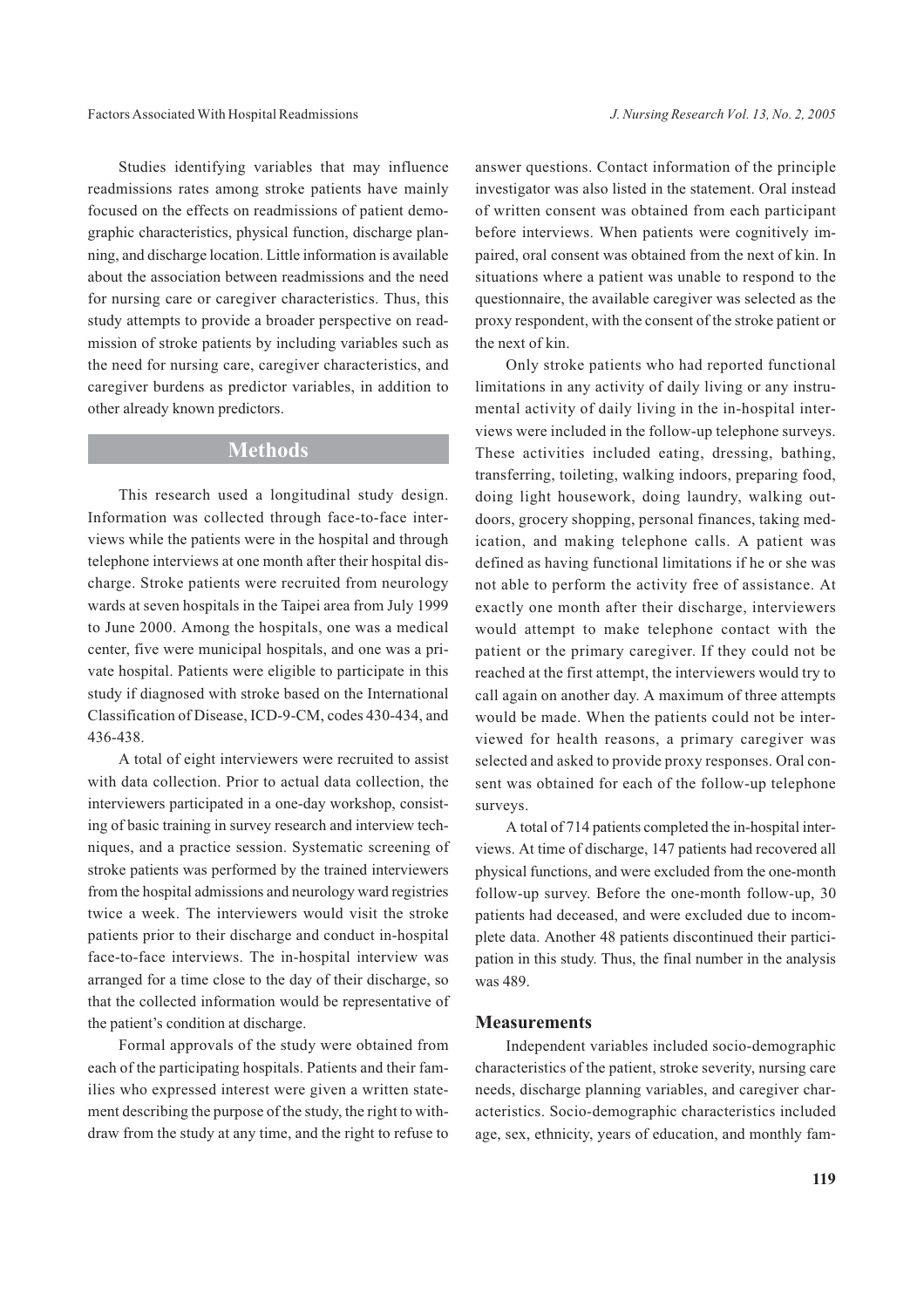ily income. Age was grouped into three categories: < 65, 65-74, and 75 or more. Due to the low number of Mainlander and Hakka respondents, they were grouped together in the analysis. Ethnicity was classified as "Fukienese" or "non-Fukienese". Years of education was measured by the number of years of formal education. The categories were no formal education, one to six years, and more than six years of formal education. Monthly income was the total household income. Patients were grouped into low (less than NT\$ 30,000), middle (NT\$ 30,000 to NT\$ 79,999), and high income (more than NT\$ 80,000) categories.

Stroke severity was assessed with three variables. In this study, we did not have direct measures of stroke severity, but had to use the number of dependencies in activity of daily living (ADL), level of consciousness, and first incidence of stroke as proxy measures for stroke severity. The number of dependency in ADL was measured with the Katz index of independence in ADL. It involved assessing whether the patient was able to perform the following activities without assistance: eating, dressing, bathing, transferring, toileting, and walking indoors. The number of limitations ranged from 0 to 6. In the analysis, scores were grouped into low (0-2), middle (3-4), and high (5-6) for comparison purposes. The level of consciousness was measured by one six-point item with 0 representing unconsciousness, and 5 representing clear consciousness. Scores 1 through 4 represented various levels of confusion regarding time, place, or people. For the analysis, level of consciousness was grouped into clear consciousness, confusion, or unconsciousness.

The need for nursing care included four variables: mouth care, wound nursing care, replacement of tubes (including Foley catheter, N-G tube and trachea), and other invasive nursing care (including bladder irrigation, enema, suctioning). It was assessed whether the patients needed such care after hospital discharge. All variables were coded as dichotomous variables.

Discharge planning variables included length of stay, consultations before discharge, the adoption of a care plan, and care arrangements after discharge. Length of stay was the number of days the patient was hospitalized. Consultations before discharge assessed to what extent patients or caregivers received information on

how to care for the patients. The adoption of a care plan indicated whether the patient followed the arrangements for post-hospital care as proposed by the staff in the discharge planning program. Care arrangements included the use of institutions, the use of 24-hour attendants, other home or community-based care, and family care. The number of users for home or community-based care was small, and thus these were grouped together with family care.

Caregiver characteristics included age, sex, spousal relationship with the patient, and caregiver burden. Caregiver age was grouped into four categories: < 45, 45-54, 55-64, and 65 or more. Caregiver burden was assessed with seven questions. The seven-question caregiver burden index in this study was part of a 20-question index originally developed by the researchers (Lee & Wu, 1998) based on past research. Five of the seven questions assessed the negative effects of care-giving (physical tiredness, emotional stress, lack of time for oneself, financial pressure, competing care demands), while the other two questions assessed the positive effects (the feeling of being wanted, and satisfaction resulted from fulfilling obligations). Each question has a 4-point scale with 1 representing 'never' and 4 representing 'very often'. In terms of reliability, the five-question negative effects measure and the two-question positive effects measure had a Cronbach's alpha of 0.80 and 0.81.respectively. Questions were recoded so that higher score indicated more burdens. The final score for caregiver burden was the sum of the seven questions, ranging from 7 to 28, with higher scores indicating more burdens. To assess the effects of caregiver burden on hospital readmissions, respondents were divided in about equal numbers into three groups representing lower, middle, and higher burden.

## **Statistical Analysis**

Characteristics of patients were presented with numbers and percentages. Comparisons between those readmitted and those not readmitted were made with *t*-test and  $\chi^2$ test. To assess the effects of predictor variables on hospital readmissions, multivariate logistic regression was used. Statistical calculation was carried out using SPSS 10.0 software. The level of significance for all tests was set at .05.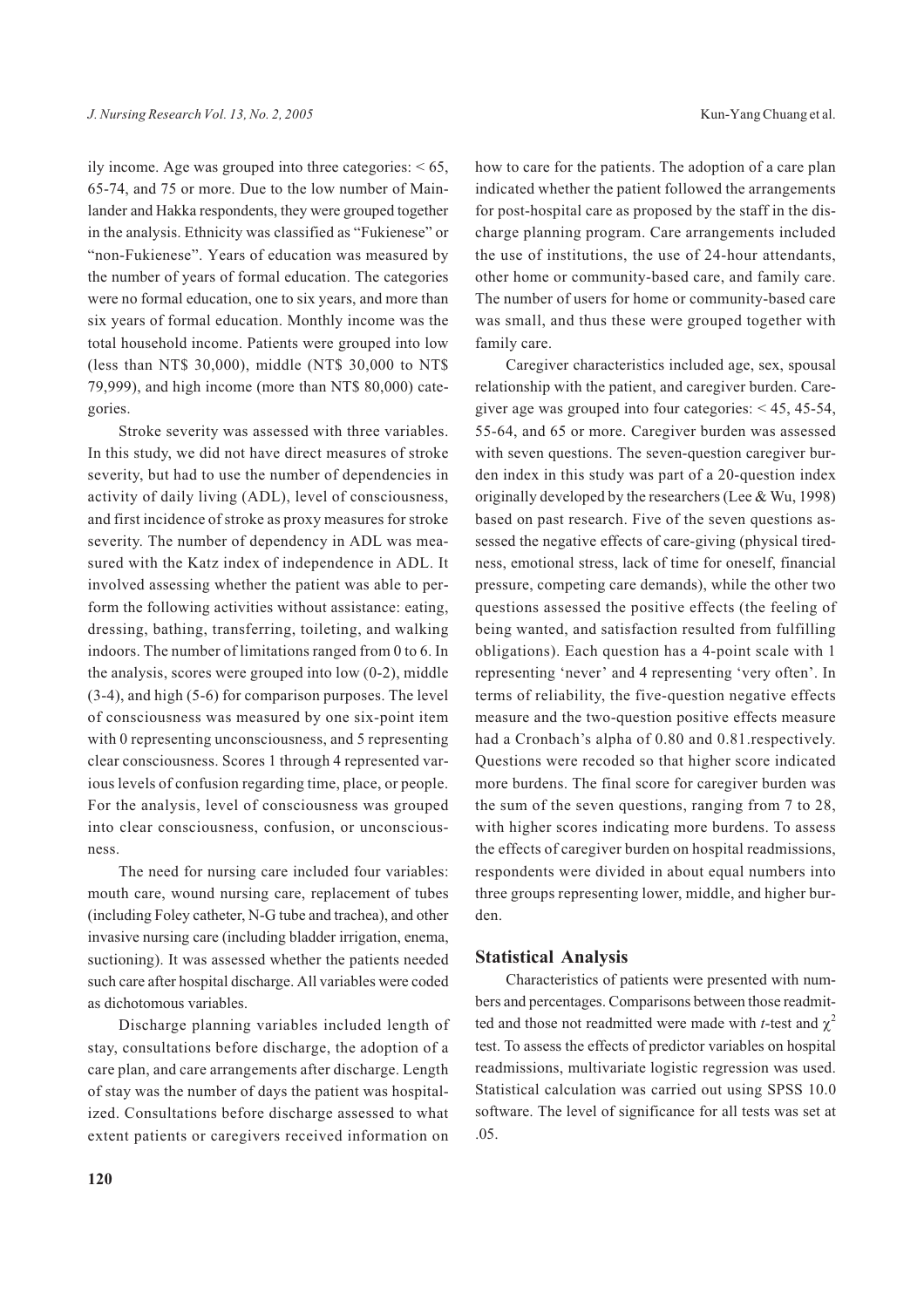Factors AssociatedWith Hospital Readmissions *J. Nursing Research Vol. 13, No. 2, 2005*

Table 1 displays the descriptive statistics of the study sample. The average age was 73.22, and nearly half of the patients were at least 75 years old. About 55.2% were males. Years of education, in general, were low, with 27.2% having received no formal education. A majority of patients had family income in the NT\$ 30,000 to NT\$ 79,999 range. About 54.4% were first-time stroke patients. In general, the patients were severely disabled. About 67.1% of them had limitations in at least five items of ADL functions. As for the level of consciousness, 27.0% were confused, and 5.3% were in a state of unconsciousness. The percentages needing mouth care, wound nursing care, replacement of tubes, and other invasive nursing procedures were 12.3%, 8.6%, 24.7%, and 12.9% respectively. The average length of stay was 21.72 days. At discharge, 24.9% received little or no counseling on how to care for the patients, and 17.8% received a care plan for posthospital care. Within the first month after discharge, 14.1% had been admitted into institutions, and 23.9% had hired a full-time helper.

In terms of caregiver characteristics, the average age was 52.78, with about 21.1% of the caregivers aged 65 or older. About 70.3% of the caregivers were female, and 40.7% of them were spouses of the patients. On a scale of

**Table 1.**

| <b>Basic Characteristics of Study Sample (N = 489)</b> |  |
|--------------------------------------------------------|--|
|--------------------------------------------------------|--|

| Variables                      | $\boldsymbol{N}$ | $\frac{6}{9}$ | $M \pm SD$        |
|--------------------------------|------------------|---------------|-------------------|
| <b>Patient Characteristics</b> |                  |               |                   |
| Age                            |                  |               | $73.22 \pm 10.50$ |
| 64 or below                    | 98               | 20.0          |                   |
| $65 - 74$                      | 150              | 30.7          |                   |
| 75 or above                    | 241              | 49.3          |                   |
| Sex                            |                  |               |                   |
| Female                         | 219              | 44.8          |                   |
| Male                           | 270              | 55.2          |                   |
| Ethnicity                      |                  |               |                   |
| Fukienese                      | 336              | 68.7          |                   |
| Non-fukienese                  | 153              | 31.3          |                   |
| <b>Years of Education</b>      |                  |               |                   |
| None                           | 133              | 27.2          |                   |
| $1 - 6$ years                  | 206              | 42.1          |                   |
| 7 or more years                | 150              | 30.7          |                   |
| Monthly Income                 |                  |               |                   |
| Less than $30,000$             | 65               | 13.3          |                   |
| 30,000 - 79,999                | 316              | 64.6          |                   |
| 80,000 or above                | 108              | 22.1          |                   |

## **Severity of Stroke**

| <b>ADL</b> Limitations           |           |              | $4.44 \pm 2.05$   |
|----------------------------------|-----------|--------------|-------------------|
| $0 - 2$                          | 102       | 20.9         |                   |
| $3 - 4$                          | 59        | 12.1         |                   |
| $5 - 6$                          | 328       | 67.1         |                   |
| Consciousness                    |           |              |                   |
| Clear                            | 331       | 67.7         |                   |
| Confused                         | 132       | 27.0         |                   |
| <b>Unconscious</b>               | 26        | 5.3          |                   |
| First Incidence of Stroke        |           |              |                   |
| No                               | 223       | 45.6         |                   |
| Yes                              | 266       | 54.4         |                   |
| <b>Need for Nursing Care</b>     |           |              |                   |
| <b>Mouth Care</b>                |           |              |                   |
| No                               | 429       | 87.7         |                   |
| Yes                              | 60        | 12.3         |                   |
| Wound Nursing Care               |           |              |                   |
| No                               | 447       | 91.4         |                   |
| Yes                              | 42        | 8.6          |                   |
| Tube Replacement                 |           |              |                   |
| $\overline{N}$                   | 368       | 75.3         |                   |
| Yes                              | 121       | 24.7         |                   |
| Other Invasive Nursing Care      |           |              |                   |
| No                               | 426       | 87.1         |                   |
| Yes                              | 63        | 12.9         |                   |
| <b>Discharge Planning</b>        |           |              |                   |
| Length of Stay (days)            |           |              | $21.72 \pm 19.61$ |
| Counseling at Discharge          |           |              |                   |
| In-depth                         | 367       | 75.1         |                   |
| Little or none                   | 122       | 24.9         |                   |
|                                  |           |              |                   |
| Adopted a Care plan<br>No        | 402       | 82.2         |                   |
| <b>Yes</b>                       | 87        | 17.8         |                   |
|                                  |           |              |                   |
| Care Arrangements                |           |              |                   |
| Institution<br>Full-time helper  | 69<br>117 | 14.1<br>23.9 |                   |
| Family care and others           | 303       | 62.0         |                   |
|                                  |           |              |                   |
| <b>Caregiver Characteristics</b> |           |              |                   |
| Age                              |           |              | $52.78 \pm 13.80$ |
| 44 or under                      | 128       | 26.2         |                   |
| $45 - 54$                        | 173       | 35.4         |                   |
| $55 - 64$                        | 85        | 17.4         |                   |
| 65 or above                      | 103       | 21.1         |                   |
| Sex                              |           |              |                   |
| Female<br>Male                   | 344       | 70.3         |                   |
|                                  | 145       | 29.7         |                   |
| Spouse Caregiver                 |           |              |                   |
| No                               | 290       | 59.3         |                   |
| Yes                              | 199       | 40.7         |                   |
| Caregiver Burden                 |           |              | $16.07 \pm 4.10$  |
| Low $(7 - 13)$                   | 166       | 33.9         |                   |
| Middle (14 - 18)                 | 174       | 35.6         |                   |
| High (19 - 28)                   | 149       | 30.5         |                   |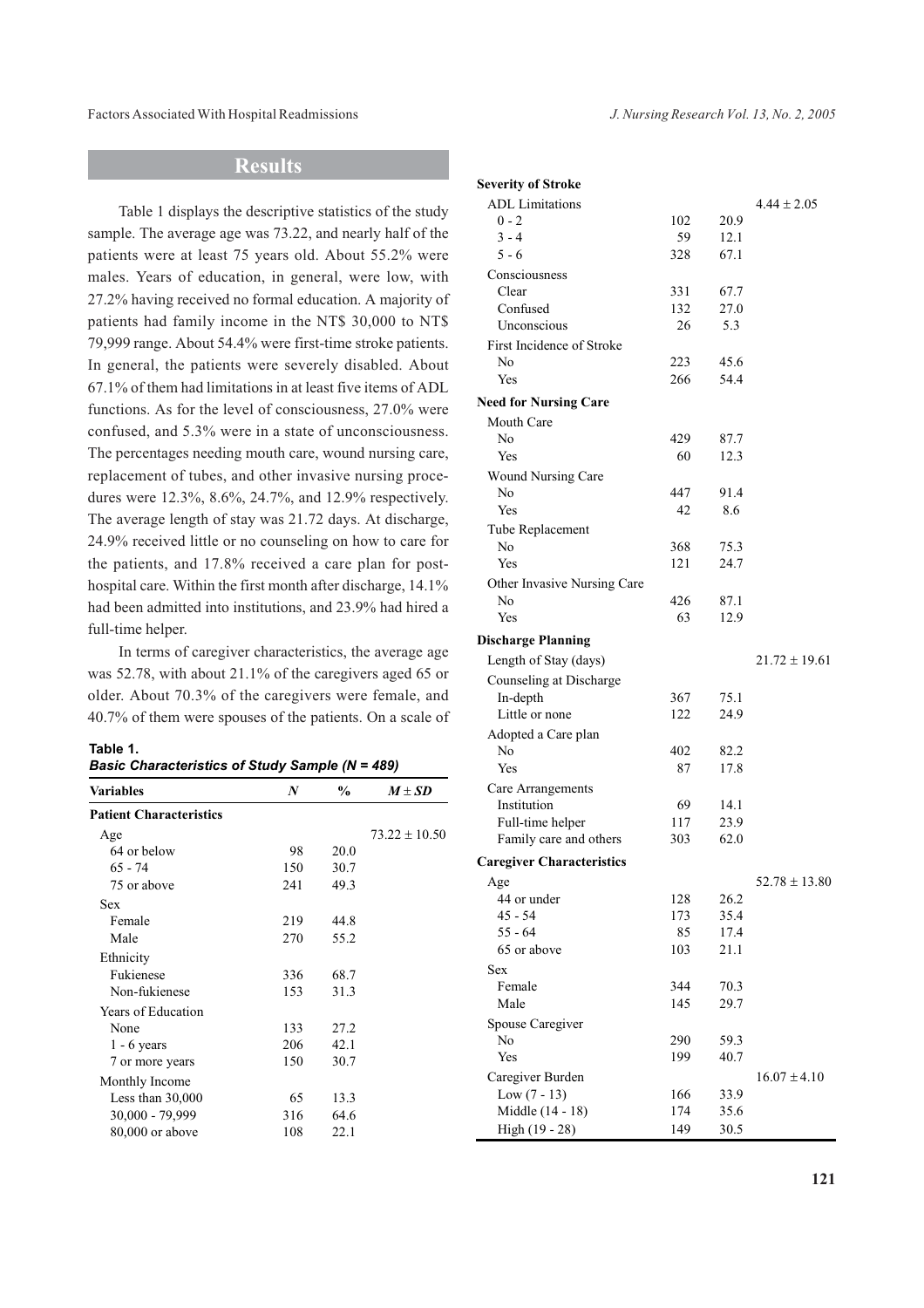7-28, the average score for caregiver burden was 16.07. Dividing caregivers about equally into three groups of low, middle, and high burdens, the range of scores were 7-13, 14-18, and 19-28 respectively.

Among the 489 patients, 119 (24.3%) had a hospital readmission within the first month after hospital discharge. Table 2 compares the readmission rates among patients of different characteristics. In terms of socio-

**Table 2.**

| <b>Comparison of Readmission Rates Among Patients of Different Characteristics</b> |  |  |
|------------------------------------------------------------------------------------|--|--|
|------------------------------------------------------------------------------------|--|--|

|                                | Readmission $(N = 119)$ |               | Non-readmission $(N = 370)$ |                  |               |                   |            |         |
|--------------------------------|-------------------------|---------------|-----------------------------|------------------|---------------|-------------------|------------|---------|
| <b>Variables</b>               | $\boldsymbol{N}$        | $\frac{0}{0}$ | $M \pm SD$                  | $\boldsymbol{N}$ | $\frac{0}{0}$ | $M \pm SD$        | $\chi^2/p$ | t/p     |
| <b>Patient Characteristics</b> |                         |               |                             |                  |               |                   |            |         |
| Age                            |                         |               | $73.83 \pm 9.77$            |                  |               | $73.02 \pm 10.73$ |            | $-0.73$ |
| 64 or below                    | 19                      | 19.4          |                             | 79               | 80.6          |                   |            |         |
| $65 - 74$                      | 37                      | 24.7          |                             | 113              | 75.3          |                   |            |         |
| 75 or above                    | 63                      | 26.1          |                             | 178              | 73.9          |                   |            |         |
| Sex                            |                         |               |                             |                  |               |                   | 0.24       |         |
| Female                         | 51                      | 23.3          |                             | 168              | 76.7          |                   |            |         |
| Male                           | 68                      | 25.2          |                             | 202              | 74.8          |                   |            |         |
| Ethnicity                      |                         |               |                             |                  |               |                   | $0.08\,$   |         |
| Fukienese                      | 83                      | 24.7          |                             | 253              | 75.3          |                   |            |         |
| Non-fukienese                  | 36                      | 23.5          |                             | 117              | 76.5          |                   |            |         |
| Years of Education             |                         |               |                             |                  |               |                   | 2.28       |         |
| None                           | 26                      | 19.5          |                             | 107              | 80.5          |                   |            |         |
| $1 - 6$ years                  | 54                      | 26.2          |                             | 152              | 73.8          |                   |            |         |
| 7 or more years                | 39                      | 26.0          |                             | 111              | 74.0          |                   |            |         |
| Monthly Income                 |                         |               |                             |                  |               |                   | 1.44       |         |
| Less than 30,000               | 12                      | 18.5          |                             | 53               | 81.5          |                   |            |         |
| 30,000 - 79,999                | 79                      | 25.0          |                             | 237              | 75.0          |                   |            |         |
| 80,000 or above                | $28\,$                  | 25.9          |                             | 80               | 74.1          |                   |            |         |
| <b>Severity of Stroke</b>      |                         |               |                             |                  |               |                   |            |         |
| <b>ADL</b> Limitations         |                         |               |                             |                  |               |                   | 38.45***   |         |
| $0 - 2$                        | 3                       | 2.9           |                             | 99               | 97.1          |                   |            |         |
| $3 - 4$                        | 10                      | 16.9          |                             | 49               | 83.1          |                   |            |         |
| $5 - 6$                        | 106                     | 32.3          |                             | 222              | 67.7          |                   |            |         |
| Consciousness                  |                         |               |                             |                  |               |                   | $12.59**$  |         |
| Clear                          | 65                      | 19.6          |                             | 266              | 80.4          |                   |            |         |
| Confused                       | $44\,$                  | 33.3          |                             | 88               | 66.7          |                   |            |         |
| Unconscious                    | 10                      | 40.0          |                             | 16               | 61.5          |                   |            |         |
| First Incidence of Stroke      |                         |               |                             |                  |               |                   | 1.76       |         |
| $\rm No$                       | $48\,$                  | 21.5          |                             | 175              | 78.5          |                   |            |         |
| Yes                            | $71\,$                  | 26.7          |                             | 195              | 73.3          |                   |            |         |
| <b>Need for Nursing Care</b>   |                         |               |                             |                  |               |                   |            |         |
| Mouth Care                     |                         |               |                             |                  |               |                   | $4.22*$    |         |
| No                             | 98                      | 22.8          |                             | 331              | 77.2          |                   |            |         |
| Yes                            | 21                      | 35.0          |                             | 39               | 65.0          |                   |            |         |
| Wound Nursing Care             |                         |               |                             |                  |               |                   | $23.10***$ |         |
| N <sub>0</sub>                 | 96                      | 21.5          |                             | 351              | 78.5          |                   |            |         |
| Yes                            | 23                      | 54.8          |                             | 19               | 45.2          |                   |            |         |
| Tube Replacement               |                         |               |                             |                  |               |                   | 30.34***   |         |
| $\rm No$                       | 67                      | 18.2          |                             | 301              | 81.8          |                   |            |         |
| Yes                            | 52                      | 43.0          |                             | 69               | 57.0          |                   |            |         |
| Other Invasive Nursing Care    |                         |               |                             |                  |               |                   | 34.49***   |         |
| No                             | 85                      | 20.0          |                             | 341              | $80.0\,$      |                   |            |         |
| Yes                            | 34                      | 54.0          |                             | 29               | 46.0          |                   |            |         |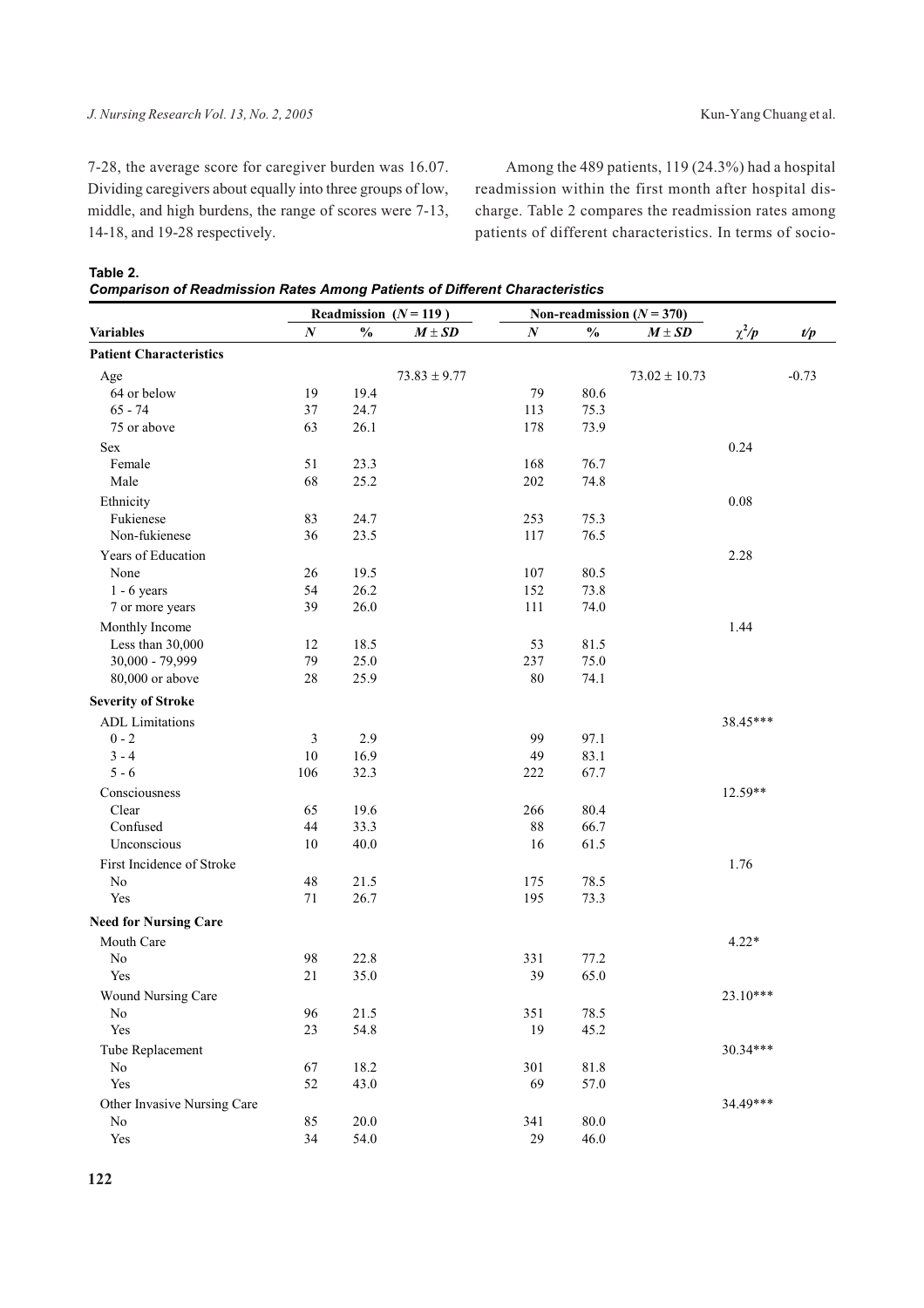Factors AssociatedWith Hospital Readmissions *J. Nursing Research Vol. 13, No. 2, 2005*

**Discharge Planning**

|    |      |                   |                                                                           | $19.90 \pm 16.07$ |          | $-2.84**$ |
|----|------|-------------------|---------------------------------------------------------------------------|-------------------|----------|-----------|
|    |      |                   |                                                                           |                   | 1.30     |           |
| 94 | 25.6 |                   | 74.4                                                                      |                   |          |           |
| 25 | 20.5 | 97                | 79.5                                                                      |                   |          |           |
|    |      |                   |                                                                           |                   | 36.18*** |           |
| 76 | 18.9 |                   | 81.1                                                                      |                   |          |           |
| 43 | 49.4 | 44                | 50.6                                                                      |                   |          |           |
|    |      |                   |                                                                           |                   | 42.94*** |           |
| 12 | 17.4 | 57                | 82.6                                                                      |                   |          |           |
| 55 | 47.0 | 62                | 53.0                                                                      |                   |          |           |
| 52 | 17.2 |                   | 82.8                                                                      |                   |          |           |
|    |      |                   |                                                                           |                   |          |           |
|    |      |                   |                                                                           |                   | $9.81*$  |           |
| 34 | 26.6 | 94                | 73.4                                                                      |                   |          |           |
| 53 | 30.6 |                   | 69.4                                                                      |                   |          |           |
| 16 | 18.8 | 69                | 81.2                                                                      |                   |          |           |
| 16 | 15.5 | 87                | 84.5                                                                      |                   |          |           |
|    |      |                   |                                                                           |                   | 0.28     |           |
| 86 | 25.0 |                   | 75.0                                                                      |                   |          |           |
| 33 | 22.8 |                   | 77.2                                                                      |                   |          |           |
|    |      |                   |                                                                           |                   | $6.01*$  |           |
| 82 | 28.3 |                   | 71.7                                                                      |                   |          |           |
| 37 | 18.6 |                   | 81.4                                                                      |                   |          |           |
|    |      |                   |                                                                           |                   | 9.32**   |           |
| 28 | 16.9 |                   | 83.1                                                                      |                   |          |           |
| 44 | 25.3 |                   | 74.7                                                                      |                   |          |           |
| 47 | 31.5 |                   | 68.5                                                                      |                   |          |           |
|    |      | $27.37 \pm 27.22$ | 273<br>326<br>251<br>120<br>258<br>112<br>208<br>162<br>138<br>130<br>102 |                   |          |           |

 $*_{p}$  < .05; \*\**p* < .01; \*\*\**p* < .001.

demographic characteristics, patients of different age, sex, ethnicity, education, or income did not have statistically different readmission rates. Higher readmission rates were observed in patients with more ADL limitations, or lower levels of consciousness. Patients with the need for mouth care, wound care, replacement of tubes, or other invasive nursing care also had higher readmission rates. In terms of discharge planning, patients who had longer length of stay, adopted a care plan, or used a full-time helper also had higher readmission rates. Higher readmission rates were also observed in patients with younger, non-spousal, or higher-burdened caregivers.

Table 3 shows the results of the multivariate logistic regression. The significant predictors of readmissions were number of ADL limitations, first-time stroke, need for wound nursing care, need for other invasive nursing care, adoption of a care plan, and care arrangements after discharge. Compared to patients with 0-2 ADL limitations, those with 3-4, and 5-6 limitations were 6.62, and 8.63 times more likely to be readmitted. Patients who had had a first-ever incidence of stroke were 2.38 times more likely to be readmitted. Patients needing wound nursing care or other invasive nursing care were 3.25 and 2.61 times more likely to be readmitted respectively. The need for mouth care and tube replacement, although significant in the bi-variate analysis, was found to be statistically insignificant by this test. Compared to patients in institutions, the odds of being re-admitted were 10.16 and 4.50 times higher for patients cared for by a full-time helper or family members respectively. Not shown in the table, patients with a full-time helper were also more likely to be readmitted compared to patients cared for by family members (OR = 2.26; 95% CI = 1.23 to 4.16).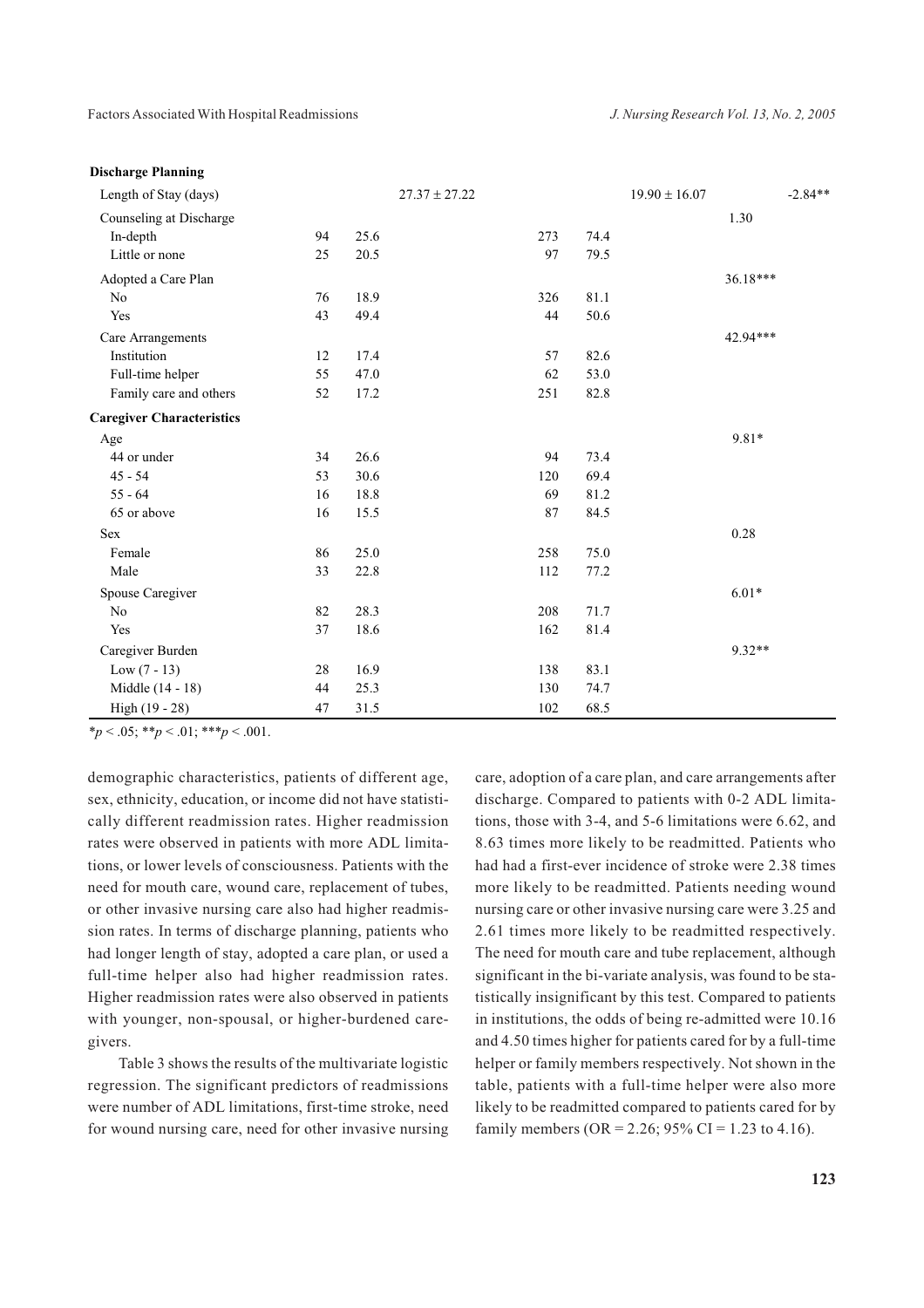#### **Table 3.**

*Results of Multi-Variate Logistic Regression*

| Variable                       | <b>OR</b> | 95% CI         | <i>p</i> value   |
|--------------------------------|-----------|----------------|------------------|
| <b>Patient Characteristics</b> |           |                |                  |
| Age                            |           |                |                  |
| 64 or under                    | 1.00      |                |                  |
| $65 - 74$                      | 1.72      | $0.74 - 4.05$  | 0.21             |
| 75 or above                    | 1.40      | $0.56 - 3.52$  | 0.48             |
| Sex                            |           |                |                  |
| Female                         | 1.00      |                |                  |
| Male                           | 1.44      | $0.77 - 2.68$  | 0.25             |
| Ethnicity                      |           |                |                  |
| Fukienese                      | 1.00      |                |                  |
| Non-fukienese                  | 0.81      | $0.45 - 1.46$  | 0.49             |
| Years of Education             |           |                |                  |
| None                           | 1.00      |                |                  |
| $1 - 6$ years                  | 1.79      | $0.87 - 3.67$  | 0.11             |
| 7 or more years                | 1.59      | $0.68 - 3.72$  | 0.29             |
| Monthly Income                 |           |                |                  |
| Less than 30,000               | 1.00      |                |                  |
| 30,000 - 79,999                | 1.90      | $0.84 - 4.34$  | 0.13             |
| 80,000 or above                | 2.01      | $0.74 - 5.47$  | 0.17             |
| <b>Severity of Stroke</b>      |           |                |                  |
| <b>ADL</b> Limitations         |           |                |                  |
| $0 - 2$                        | 1.00      |                |                  |
| $3 - 4$                        | 6.62      | 1.65 - 26.62   | 0.01             |
| $5 - 6$                        | 8.63      | $2.43 - 30.64$ | ${}_{0.01}$      |
| Consciousness                  |           |                |                  |
| Clear                          | 1.00      |                |                  |
| Confused                       | 1.07      | $0.60 - 1.92$  | 0.82             |
| Unconscious                    | 1.25      | $0.39 - 4.00$  | 0.71             |
| First Incidence of Stroke      |           |                |                  |
| No                             | 1.00      |                |                  |
| Yes                            | 2.38      | $1.38 - 4.10$  | ${}_{\leq 0.01}$ |
| <b>Need for Nursing Care</b>   |           |                |                  |
| Mouth Care                     |           |                |                  |
| No                             | 1.00      |                |                  |
| Yes                            | 1.22      | $0.51 - 2.92$  | 0.66             |
| Wound Nursing Care             |           |                |                  |
| No                             | 1.00      |                |                  |
| Yes                            | 3.25      | $1.33 - 7.91$  | 0.01             |
| Tube Replacement               |           |                |                  |
| N <sub>0</sub>                 | 1.00      |                |                  |
| Yes                            | 1.18      | $0.53 - 2.62$  | 0.69             |
| Other Invasive Nursing Care    |           |                |                  |
| No                             | 1.00      |                |                  |
| Yes                            | 2.61      | $1.03 - 6.63$  | 0.04             |
|                                |           |                |                  |

#### **Discharge Planning**

| Length of Stay (days)            | 1.01  | $0.99 - 1.02$           | 0.18        |
|----------------------------------|-------|-------------------------|-------------|
| Counseling at Discharge          |       |                         |             |
| In-depth                         | 1.00  |                         |             |
| Little or none                   | 0.83  | $0.44 - 1.56$           | 0.56        |
| Adopted a Care Plan              |       |                         |             |
| N <sub>0</sub>                   | 1.00  |                         |             |
| Yes                              | 3.42  | $1.79 - 6.54$           | ${}_{0.01}$ |
| Care Arrangements                |       |                         |             |
| Institution                      | 1.00  |                         |             |
| Full-time helper                 | 10.16 | $3.84 - 26.89 \le 0.01$ |             |
| Family care and others           | 4.50  | $1.72 - 11.72$          | ${}_{0.01}$ |
| <b>Caregiver Characteristics</b> |       |                         |             |
| Age                              |       |                         |             |
| 44 or under                      | 1.00  |                         |             |
| $45 - 54$                        | 1.13  | $0.57 - 2.26$           | 0.73        |
| $55 - 64$                        | 0.62  | $0.24 - 1.63$           | 0.33        |
| 65 or above                      | 0.44  | $0.13 - 1.45$           | 0.18        |
| <b>Sex</b>                       |       |                         |             |
| Female                           | 1.00  |                         |             |
| Male                             | 0.96  | $0.53 - 1.73$           | 0.88        |
| Spouse Caregiver                 |       |                         |             |
| No                               | 1.00  |                         |             |
| Yes                              | 1.06  | $0.42 - 2.71$           | 0.90        |
| Caregiver Burden                 |       |                         |             |
| Low $(7 - 13)$                   | 1.00  |                         |             |
| Middle (14 - 18)                 | 1.03  | $0.52 - 2.05$           | 0.93        |
| High (19 - 28)                   | 1.27  | $0.62 - 2.63$           | 0.51        |

# **Discussion**

The readmission rates for stroke patients remain high. Efforts to reduce readmissions can improve the quality of care in hospitals and reduce medical care expenditure. Although this study is exploratory in nature, it has identified some factors that are worthy of future investigation. Consistent with findings from previous research (Bohannon & Lee, 2004; Ottenbacher et al., 2001), the number of limitations in ADL before hospital discharge was a significant predictor. ADL dependency at discharge was associated with severity of stroke and was also an assessment of the extent of recovery. The results of this study provide some evidence that ADL assessment at discharge can be effective in identifying groups at high risk of readmission. Interventions aimed at reducing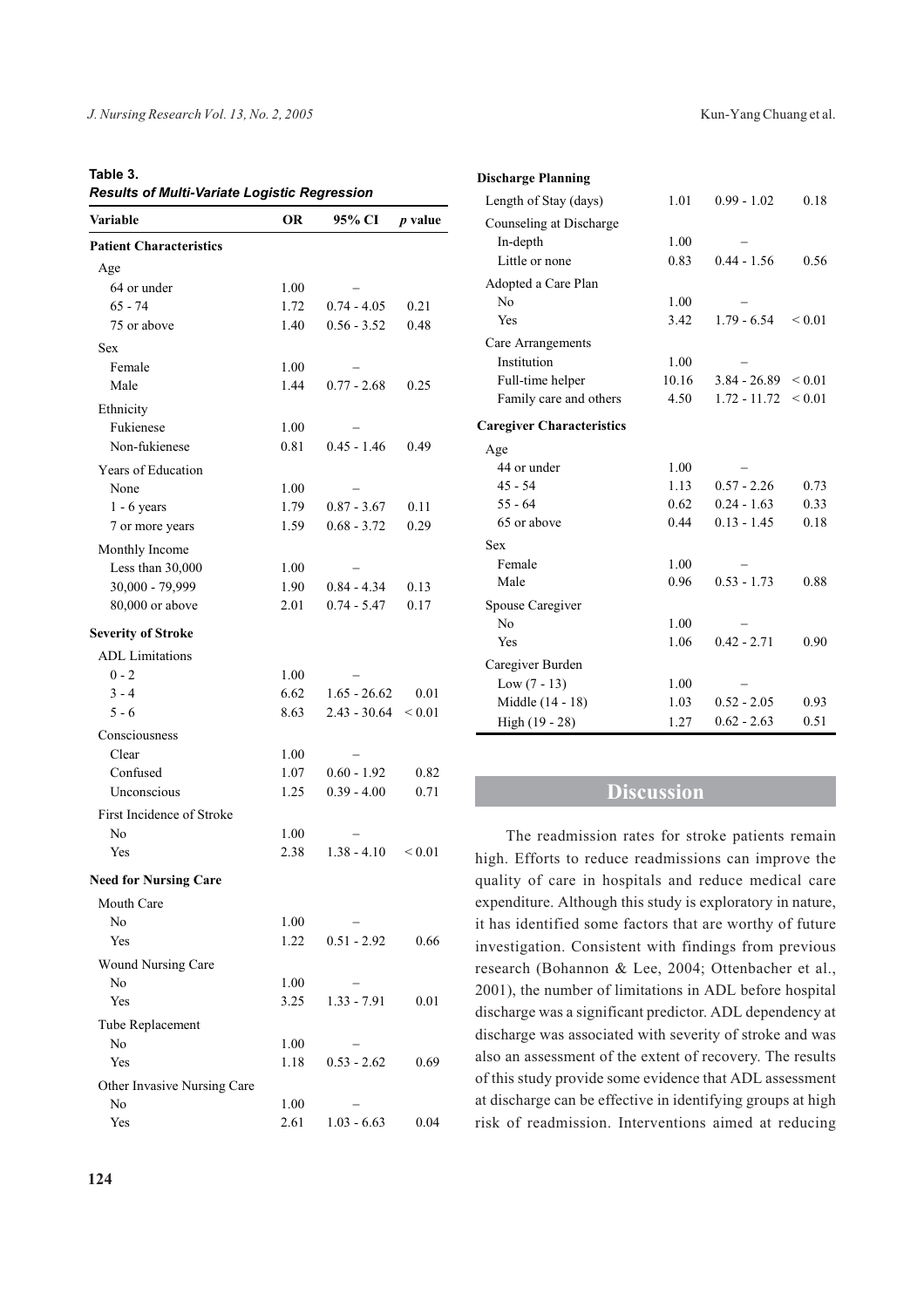readmissions should place more attention on those severely disabled at discharge.

This finding also raises the issue of what is the balance between length of stay and the recovery of ADL functions. If a patient discharged with more ADL dependencies were more likely to be readmitted within one month, and if the potential for the patient to recover more ADL functions was imminent, then should the patient be hospitalized longer until he or she has regained more function? The cost of keeping patients longer should be weighed against the additional cost of readmissions if patients are discharged early. Thus, the decision to discharge a stroke patient should not only consider the current status of the patient, but should also take the likelihood of readmission into consideration.

In this study, wound nursing care and other invasive nursing procedures were significant predictors. One limitation of this research is that it does not distinguish among the types of invasive nursing procedure needed. Thus it is not clear which of the invasive nursing procedures was responsible for the statistical association. However, the significant association between wound nursing care and readmissions appears to indicate a possible unmet need in wound nursing care resulting from an insufficient number of nursing visits. The National Health Insurance scheme reimburses home nursing visits twice per month. While this may be sufficient for the replacement of tubes or mouth care, it may be insufficient for wound nursing care, which at times requires more frequent nursing visits. Other previous research has indicated a need for more wound nursing visits than the twice per month reimbursed by the National Health Insurance (Wang, 2003). The Bureau of National Health Insurance should conduct additional studies to assess whether the benefit of reduced hospital readmissions resulting from offering more nursing visits would outweigh the cost of providing such care.

The findings also indicated that patients who adopted a care plan were more likely to be readmitted. Due to a lack of standardized discharge planning programs among the seven hospitals where the study took place, the adoption of care plans may, indeed, have different implications. Similar patients discharged from different hospitals may receive different care plans due to differences in practice patterns among hospitals. One possible explanation is that care plans may be associated with the severity of patient status at discharge. Patients with a severe case of stroke tended to have multiple needs for care, and thus, were more likely to receive a care plan from the discharge planning program.

The use of institutions was associated with fewer readmissions. Speculations as to the reasons why the association was observed included differences in patient characteristics, caregiver burden, perceived need to re-hospitalize patients, and quality of care. However, since patients in institutions tended to be sicker, and caregiver burden was controlled for in the study, it is unlikely that these were the reasons why the difference was observed. One possible reason is that the family caregivers and the care providers in institutions do perceive the need to re-hospitalize patients differently. The decision to re-hospitalize patients by a family caregiver may be made based on different criteria from those of institutional care providers. To understand the reasons for reduced readmissions, the decision making process for re-hospitalizing a patient should be studied extensively. Another reason could be that institutions were better at handling stroke patients immediately after discharge. In other words, family caregivers were not ready to face the complexity of the care demands of stroke patients immediately after discharge. Thus, it ought to be considered at what point it becomes more economically viable to discharge patients to institutions before sending them home. The effects on readmissions of short-term stay in institutions should be investigated.

As the cost of health care increases, the relationship between hospital readmissions and characteristics of patient status at discharge, discharge planning program, and post-hospital care arrangements has significant implications for developing interventions that may reduce the cost of hospitalization. The limitation of two home nursing visits per month may have some negative effects on readmissions. The failure to establish scientific evidence describing the underlying mechanism of how discharge planning may reduce hospitalization have hindered the effectiveness of discharge planning in reducing medical care costs. Funding for research of this nature ought to be allocated by relevant government agencies to advance the body of knowledge in this matter. Establishing a national program without fully assessing its effectiveness will have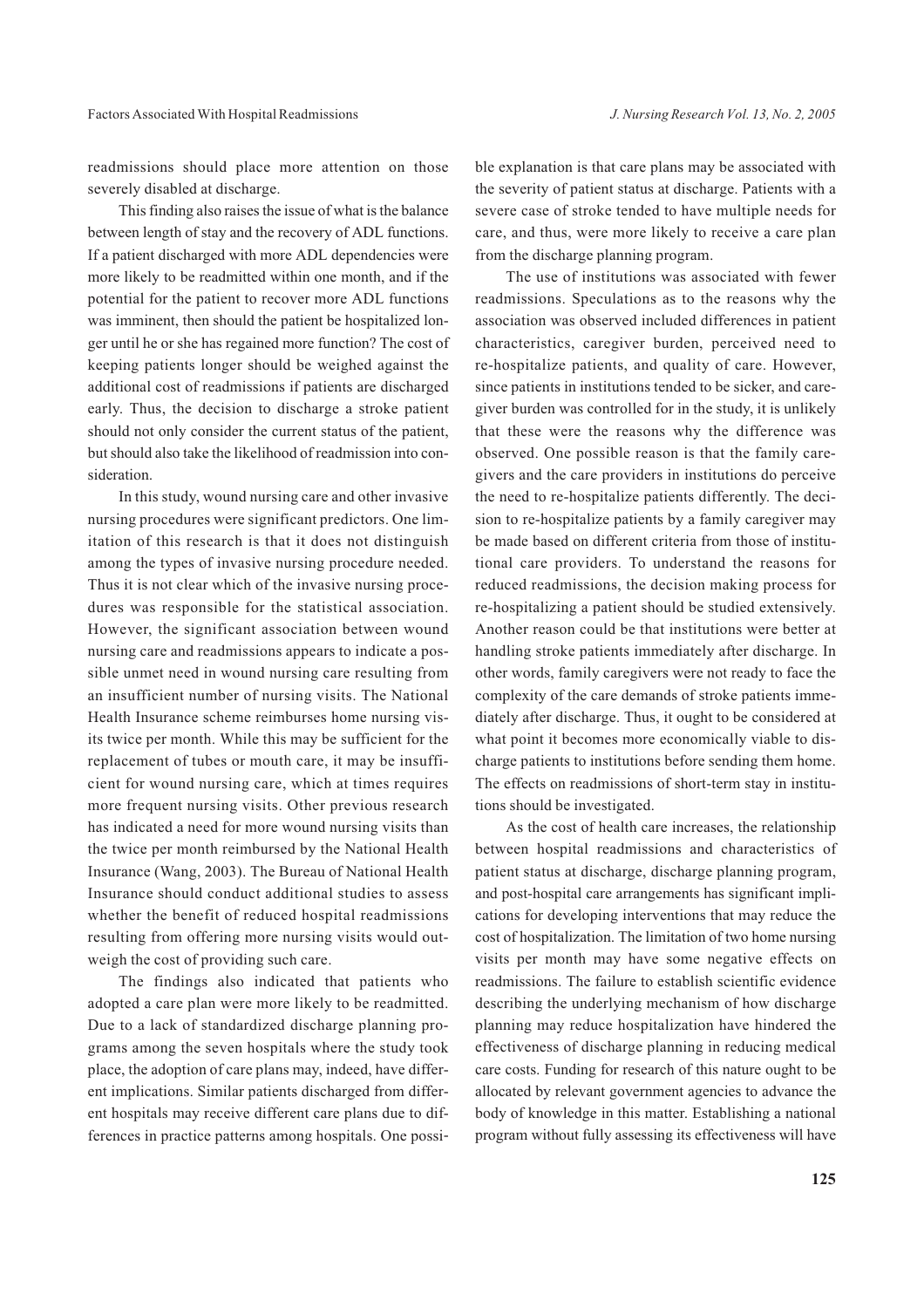little effect in improving the quality of care and reducing cost.

## **Study Limitations**

This research did not distinguish between readmissions occurring due to stroke, complications associated with stroke, or other non-stroke related causes. Furthermore, it included only patients who still experienced limitations in ADL functions at the time of hospital discharge. Therefore, findings from this research do not apply to all stroke patients at discharge, and the results should be interpreted accordingly.

In this research, hospital readmission was likely to be underestimated due to the exclusion of deceased patients. The authors do not think the exclusion of deceased patients will have an effect on the direction of association between the predictors and readmissions. However, since the deceased patients tended to have worse ADL functions and had more needs for nursing care, it might have a negative effect on the magnitude of association between readmissions and need for nursing care, or number of ADL functions. In other words, the affects of these variables on readmission might be underestimated.

Recruiting patients only from seven hospitals in the Taipei metropolitan area, this study does not intend to generalize its findings to other areas in Taiwan. Regional differences in the practice of discharge planning and in post-hospital care resources may lead to geographical variations in readmission rates. Even though this study is exploratory in nature, the authors do not expect significant differences in the association between readmissions and other variables under study if the study were carried out elsewhere in Taiwan. While this study has identified some predictors of readmission, it is unable to provide the specific underlying mechanism through which the predictors influenced readmissions. Future studies should focus on identifying the underlying mechanism and the development of specific interventions to reduce readmissions.

# **References**

Andersen, H. E., Schultz-Larsen, K., Kreiner, S., Forchhammer, B. H., Eriksen, K., & Brown, A. (2000). Can readmission after stroke be prevented? Results of a randomized clinical study: A postdischarge follow-up service for stroke survivors. *Stroke, 31*(5), 1038-1045.

- Anderson, G. F., & Steinberg, E. P. (1984). Hospital readmissions in the Medicare population. *New England Journal of Medicine, 311*(21), 1349-1353.
- Berg, K., & Intrator, O. (1999). Postacute care following stroke or hip fracture: Single services and combinations used by Medicare beneficiaries (1987-1992). *Journal of Aging and Health, 11*(1), 27-48.
- Bohannon, R. W., & Lee, N. (2003). Hospital readmissions and deaths during the first year after hospitalization for stroke. *Connecticut Medicine, 67*(9), 535-539.
- Bohannon, R. W., & Lee, N. (2004). Association of physical functioning with same-hospital readmission after stroke. *American Journal of Physical Medicine and Rehabilitation, 83*(6), 434-438.
- Camberg, L. C., Smith, N. E., Beaudet, M., Daley, J., Cagan, M., & Thibault, G. (1997). Discharge destination and repeat hospitalizations. *Medical Care, 35*(8), 756-767.
- Claesson, L., Gosman-Hedstrom, G., Fagerberg, B., & Blomstrand, C. (2003). Hospital re-admissions in relation to acute stroke unit care versus conventional care in elderly patients the first year after stroke: The Goteborg 70+ Stroke study. *Age and Ageing, 32*(1), 109- 113.
- Corrigan, J. M., & Martin, J. B. (1992). Identification of factors associated with hospital readmission and development of a predictive model. *Health Services Research, 27*(1), 81-101.
- Dai, Y. T., Chang, Y., Hsieh, C. Y., & Tai, T. Y. (2003). Effectiveness of a pilot project of discharge planning in Taiwan. *Research in Nursing and Health, 26*(1), 53-63.
- Department of Health, Executive Yuan. (2003). *National Health Insurance statistics: Physician visits by diseases 2002.* Retrieved April 7, 2005, from http://www.goh. Gov.tw/statistic/data/全民健保主要疾病就診率統計/2002/ 2002.htm
- Department of Health, Executive Yuan. (2004a). *Statistical annual report of medical care, National Health Insurance: 2003.* Retrieved April 7, 2005, from http://www. doh.gov.tw/EN/Webpage/List.aspx?Lmenu=Lmenu6& Rmenu=&show=show&goon=1
- Department of Health, Executive Yuan. (2004b). *National Health Insurance statistics: Physician visits by diseases 2003.* Retrieved April 7, 2005, from http:// www. doh.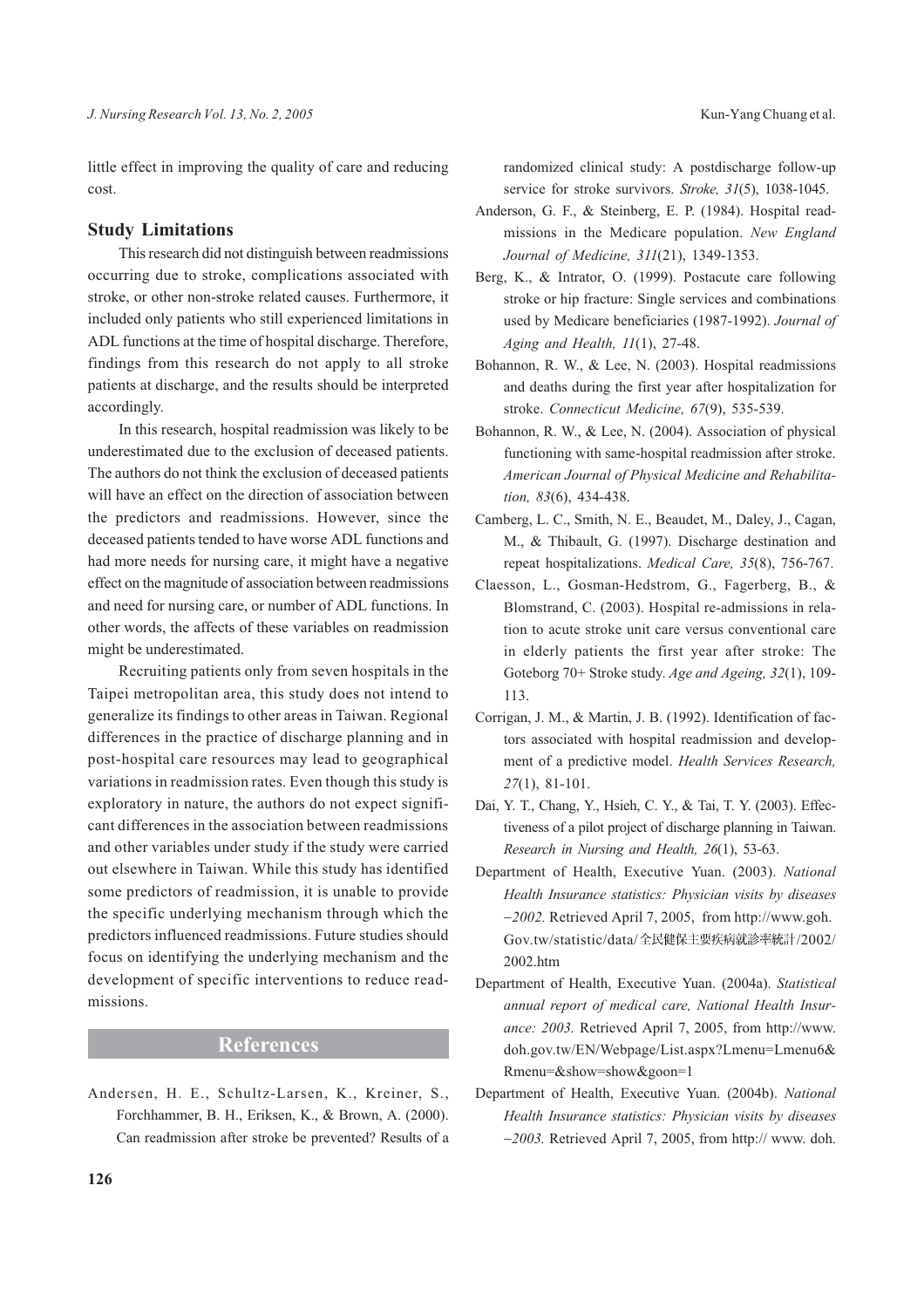gov.tw/statistic/data/全民健保主要疾病就診率統計/2003/ 2003.htm

- Hoskins, L. M., Walton-Moss, B., Clark, H. M., Schroeder, M. A., & Thiel, L., Sr. (1999). Predictors of hospital readmission among the elderly with congestive heart failure. *Home Healthcare Nurse, 17*(6), 373-381.
- Krumholz, H. M., Parent, E. M., Tu, N., Vaccarino, V., Wang, Y., Radford, M. J., et al. (1997). Readmission after hospitalization for congestive heart failure among Medicare beneficiaries. *Archives of Internal Medicine, 157*(1), 99- 104.
- Kwok, T., Lum, C. M., Chan, H. S., Ma, H. M., Lee, D., & Woo, J. (2004). A randomized, controlled trial of an intensive community nurse-supported discharge program in preventing hospital readmissions of older patients with chronic lung disease. *Journal of the American Geriatrics Society, 52*(8), 1240-1246.
- Lee, S. H., & Wu, S. C. (1998). Determinants of burden and depression among family caregivers. *Journal of Nursing Research,* 6(1), 57-68.
- Leibson, C. L., Naessens, J. M., Campion, M. E., Krishan, I., & Ballard, D. J. (1991). Trends in elderly hospitalization and readmission rates for a geographically defined population: Pre- and post-prospective payment. *Journal of the American Geriatrics Society, 39*(9), 895-904.
- Levine, J. B., Covino, N. A., Slack, W. V., Safran, C., Safran, D. B., Boro, J. E., et al. (1996). Psychological predictors of subsequent medical care among patients hospitalized with cardiac disease. *Journal of Cardiopulmonary Rehabilitation, 16*(2), 109-116.
- Lockery, S. A., Dunkle, R. E., Kart, C. S., & Coulton, C. J. (1994). Factors contributing to the early rehospitalization of elderly people. *Health and Social Work, 19*(3), 182- 191.
- Lotus Shyu, Y. I., Chen, M. C., & Lee, H. C. (2004). Caregiver's needs as predictors of hospital readmission for the elderly in Taiwan. *Social Science and Medicine, 58*(7), 1395-1403.
- Naylor, M. D., Brooten, D., Campbell, R., Jacobsen, B. S., Mezey, M. D., Pauly, M. V., et al. (1999). Comprehensive discharge planning and home follow-up of hospitalized elders: A randomized clinical trial. *The Journal of the American Medical Association, 281*(7), 613-620.
- Nikolaus, T., Specht-Leible, N., Kruse, W., Oster, P., & Schlierf, G. (1992). The early rehospitalization of elderly patients. Causes and prevention. *Deutsche Medizinische Wochenschrift, 117*(11), 403-407.
- Ottenbacher, K. J., Smith, P. M., Illig, S. B., Fiedler, R. C., Gonzales, V., & Granger, C. V. (2001). Characteristics of persons rehospitalized after stroke rehabilitation. *Archives of Physical Medicine and Rehabilitation, 82*(10), 1367-1374.
- Rich, M. W., Beckham, V., Wittenberg, C., Leven, C. L., Freedland, K. E., & Carney, R. M. (1995). A multidisciplinary intervention to prevent the readmission of elderly patients with congestive heart failure. *New England Journal of Medicine, 333*(18), 1190-1195.
- Schwarz, K. A. (2000). Predictors of early hospital readmissions of older adults who are functionally impaired. *Journal of Gerontological Nursing, 26*(6), 29-36.
- Schwarz, K. A., & Elman, C. S. (2003). Identification of factors predictive of hospital readmissions for patients with heart failure. *Heart and Lung, 32*(2), 88-99.
- Sloan, F. A., Taylor, D. H. Jr., & Picone, G. (1999). Costs and outcomes of hip fracture and stroke, 1984 to 1994. *American Journal of Public Health, 89*(6), 935-937.
- Soeken, K. L., Prescott, P. A., Herron, D. G., & Creasia, J. (1991). Predictors of hospital readmission. A metaanalysis. *Evaluation and the Health Professions, 14*(3), 262-281.
- Thorngren, M., Westling, B., & Norrving, B. (1990). Outcome after stroke in patients discharged to independent living. *Stroke, 21*(2), 236-240.
- Wang, Y. H. (2003). *The effects of implementing the expanded payment of National Health Insurance in home health care*. Unpublished master's thesis, National Taiwan University.
- Westert, G. P., Lagoe, R. J., Keskimaki, I., Leyland, A., & Murphy, M. (2002). An international study of hospital readmissions and related utilization in Europe and the USA. *Health Policy, 61*(3), 269-278.
- Wolinsky, F. D., Gurney, J. G., Wan, G. J., & Bentley, D. W. (1998). The sequelae of hospitalization for ischemic stroke among older adults. *Journal of the American Geriatrics Society, 46*(5), 577-582.
- Wray, N. P., DeBehnke, R. D., Ashton, C. M., & Dunn, J. K. (1988). Characteristics of the recurrently hospitalized adult. An information synthesis. *Medical Care, 26*(11), 1046-1056.